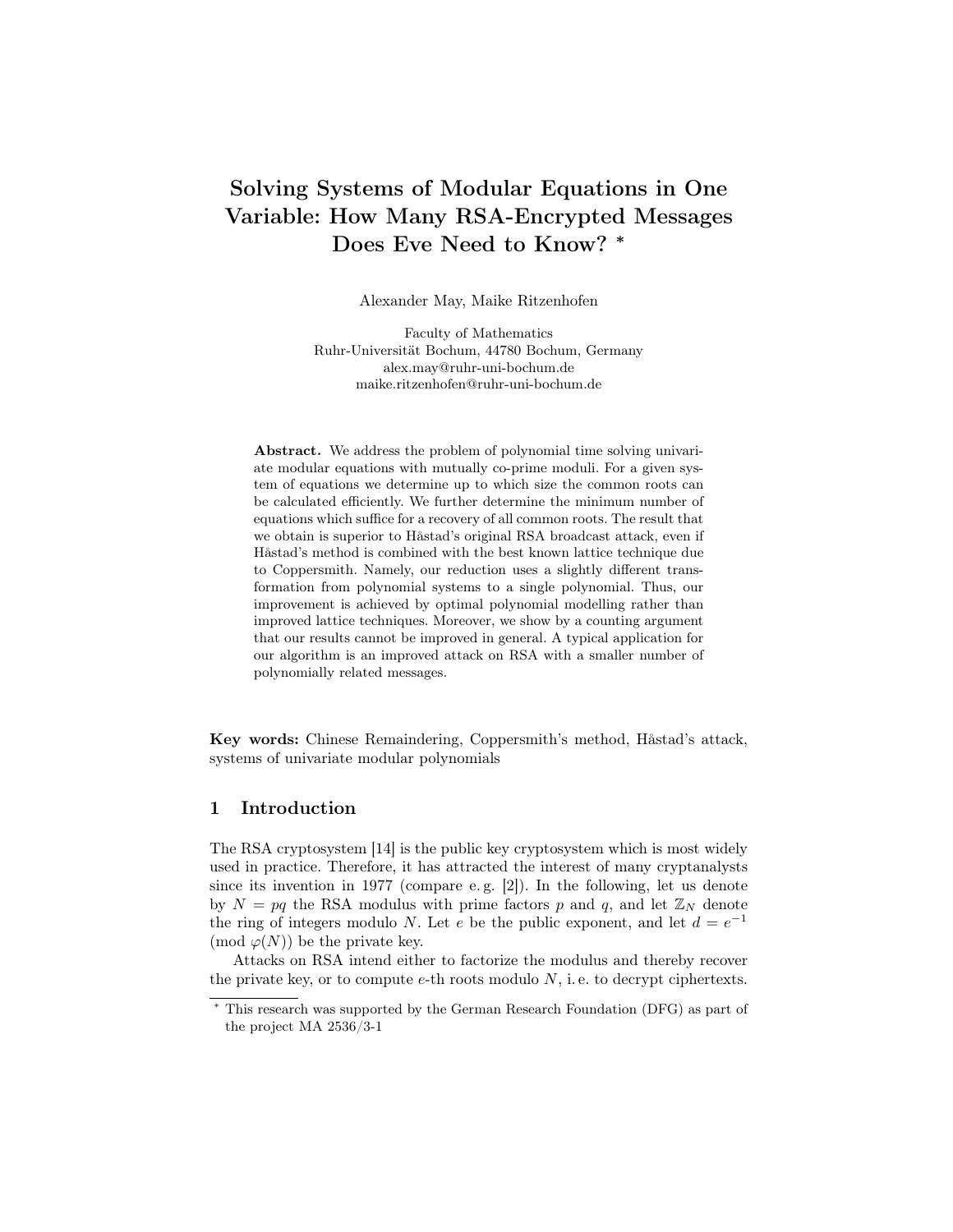The equivalence or inequivalence of these two problems is still open. However, partial results are known in restricted models [3, 4, 10].

In this paper we deal with the problem of extracting  $e$ -th roots. This is the well-known RSA problem: Given an RSA modulus  $N$ , a public exponent  $e$  and a ciphertext  $c \equiv m^e \pmod{N}$ , find the corresponding plaintext m.

If  $m^e \leq N$ , the equation does not only hold in  $\mathbb{Z}_N$  but over the integers, and we can calculate  $m$  easily. This implies that encrypting small messages with small public exponents is insecure.

Let us look at the inhomogeneous case. Namely, suppose the most significant bits are known so that the unknown part remains small enough. Then we get the equation  $({\tilde{m}} + x)^e \equiv c \pmod{N}$ , with  ${\tilde{m}}$  denoting the known, x the unknown part of the message. D. Coppersmith [6] showed that this inhomogeneous case can be solved efficiently under the same condition  $x^e \leq N$ .

Precisely, he showed that given a composite integer N and a univariate polynomial  $f(x) \in \mathbb{Z}_N[x]$  of degree  $\delta$  one can determine all zeros smaller than  $N^{\frac{1}{\delta}}$ efficiently. Hence,  $(\tilde{m} + x)^e \equiv c \pmod{N}$  can be solved if  $|x| < N^{\frac{1}{e}}$ .

Now we may ask what happens if we get further information in form of additional polynomials? Can we then determine larger zeros as well?

There are two variants of systems of polynomial modular equations. Either there exist equations with the same modulus or all moduli are different. The first case was considered in Coppersmith, Franklin, Patarin and Reiter [7]. They showed that it is usually sufficient to have two equations  $f_1(x) \equiv 0 \pmod{N}$ and  $f_2(x) \equiv 0 \pmod{N}$  in order to recover the common roots. Let a be the common solution of the two equations. Then,  $f_1(x)$  and  $f_2(x)$  share a factor  $(x - a)$ . Computing the greatest common divisor gcd  $(f_1(x), f_2(x))$  (mod N) reveals this factor if it is the only common factor. In the rare cases where the greatest common divisor is not linear, the method fails and further polynomials are needed. The running time of this method is  $O(\delta \log^2 \delta)$  where  $\delta$  is the degree of the given polynomials.

It is worth pointing out that a scenario with two RSA encryptions under coprime public exponents  $(e_1, e_2)$  and a common modulus N is a special case of this setting. Namely, an attacker has to find the common root m of  $f_1(x) = x^{e_1} - m^{e_1}$ (mod N) and  $f_2(x) = x^{e_2} - m^{e_2}$  (mod N). G. Simmons [16] has presented a neat attack for this special setting with running time polynomial in the bitlength of  $(e_1, e_2)$ . Namely, one computes integers  $u_1, u_2$  such that  $u_1e_1+u_2e_2 = 1$  with the help of the Extended Euclidean Algorithm. This gives us  $m = (m^{e_1})^{u_1} (m^{e_2})^{u_2}$  $(mod N).$ 

In this work, we focus on equations with different moduli  $N_1, N_2, \ldots, N_k \in \mathbb{N}$ . Without loss of generality, we assume that all moduli are composite as modular equations over finite fields can be solved efficiently (compare e. g. [1], Chapter 7.4). We further assume that the  $N_i$ ,  $i = 1, ..., k$ , are relatively prime. In case of our main application, RSA-moduli, we can otherwise compute prime factors of the  $N_i$  by computing the greatest common divisor.

Before we define our polynomial roots problem in general, let us give a motivating cryptographic application. This application was introduced by J. Håstad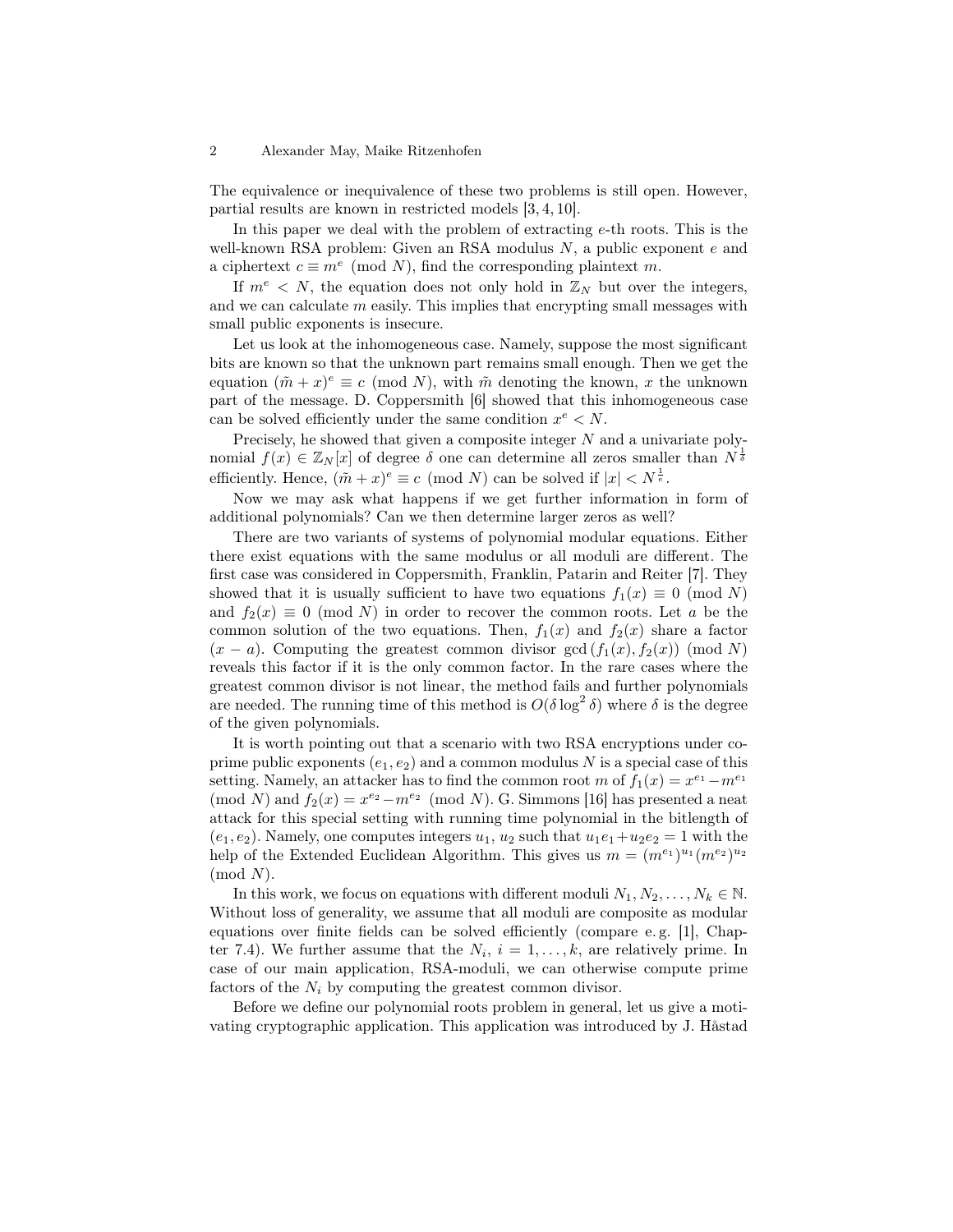in [8, 9] and can be considered as an analogue of Simmon's attack in the setting of different RSA moduli. A user wishes to send the same message  $m$  to several participants having different moduli and using plain RSA encryption without padding techniques. Suppose these users share the same public exponent  $e = 3$ . Then, an attacker obtains three equations  $m^3 \equiv c_i \pmod{N_i}$  for  $i = 1, 2, 3$ . He can make use of the fact that the  $N_i$  are relatively prime and combine the equations by the Chinese Remainder Theorem. Thus, he gets  $m^3 \pmod{N_1 N_2 N_3}$  and is able to determine m in Z as  $m^3 < N_1 N_2 N_3$ . Therefore, the attacker solves the system of polynomial equations  $f_i(x) \equiv x^3 - c_i \equiv 0 \pmod{N_i}$ ,  $i = 1, 2, 3$ , with the common root m.

Now let us generalize to arbitrary polynomial equations. We define the problem of solving systems of modular univariate polynomial equations (SMUPEproblem).

**Definition 1 (SMUPE-problem).** Let  $k \in \mathbb{N}$ ,  $\delta_1, \ldots, \delta_k \in \mathbb{N}$ , and let  $N_1, \ldots,$  $N_k \in \mathbb{N}$  be mutually co-prime composite numbers of unknown factorization. Suppose  $N_1 \langle N_2 \rangle \langle \ldots \rangle \langle N_k$ . Let  $f_1(x), \ldots, f_k(x)$  be polynomials of degree  $\delta_1, \ldots, \delta_k$  in  $\mathbb{Z}_{N_1}[x], \ldots, \mathbb{Z}_{N_k}[x]$ , respectively. Let

$$
f_1(x) \equiv 0 \pmod{N_1}
$$
  
\n
$$
f_2(x) \equiv 0 \pmod{N_2}
$$
  
\n
$$
\vdots
$$
  
\n
$$
f_k(x) \equiv 0 \pmod{N_k}
$$
\n(1)

be a system of univariate polynomial equations.

Let  $X \leq N_1$ ,  $X \in \mathbb{R}$ . Find all common roots  $x_0$  of (1) with size  $|x_0| < X$ .

Our goal is to compute an upper bound  $X$  for which the SMUPE-problem is solvable in time polynomial in  $\prod_{i=1}^k \delta_i$  and in the bitlength of  $\prod_{i=1}^k N_i$ . This upper bound will give us a condition on the number of equations  $k$  in terms of  $\delta_i$  and  $N_i$ . This will enable us to compute the minimal k such that the SMUPEproblem can be computed up to the bound  $X = N_1$ , i.e. system (1) can be solved efficiently.

J. Håstad [9] gave the following algorithm for solving the SMUPE-problem. Let  $\delta \in \mathbb{N}$  be the maximum degree of all polynomials occuring in the system, i.e.  $\delta := \max_{i=1,\dots,k} {\{\delta_i\}}$ . One first multiplies the given polynomials with  $x^{\delta-\delta_i}$  to adjust their degrees. Then one combines the resulting polynomials using the Chinese Reminder Theorem to a univariate polynomial  $f(x)$  with the same roots modulo  $\prod_{i=1}^{k} N_i$ . Applying lattice reduction methods, J. Håstad derived  $k > \frac{\delta(\delta+1)}{2}$  as a lower bound on the number of polynomials for efficiently finding all roots  $x_0$  with  $|x_0| < N_1$ . This bound can be easily improved to  $k \geq \delta$  by directly applying Coppersmith's lattice techniques  $[6]$  to  $f(x)$  (see e.g. [2]).

Our contribution: We give a different construction to combine all  $k$  polynomial equations into a single equation  $f(x) \equiv 0 \pmod{\prod_{i=1}^{k} N_i}$ . Instead of multiplying the polynomials by powers of  $x$  like in Håstad's approach, we take powers of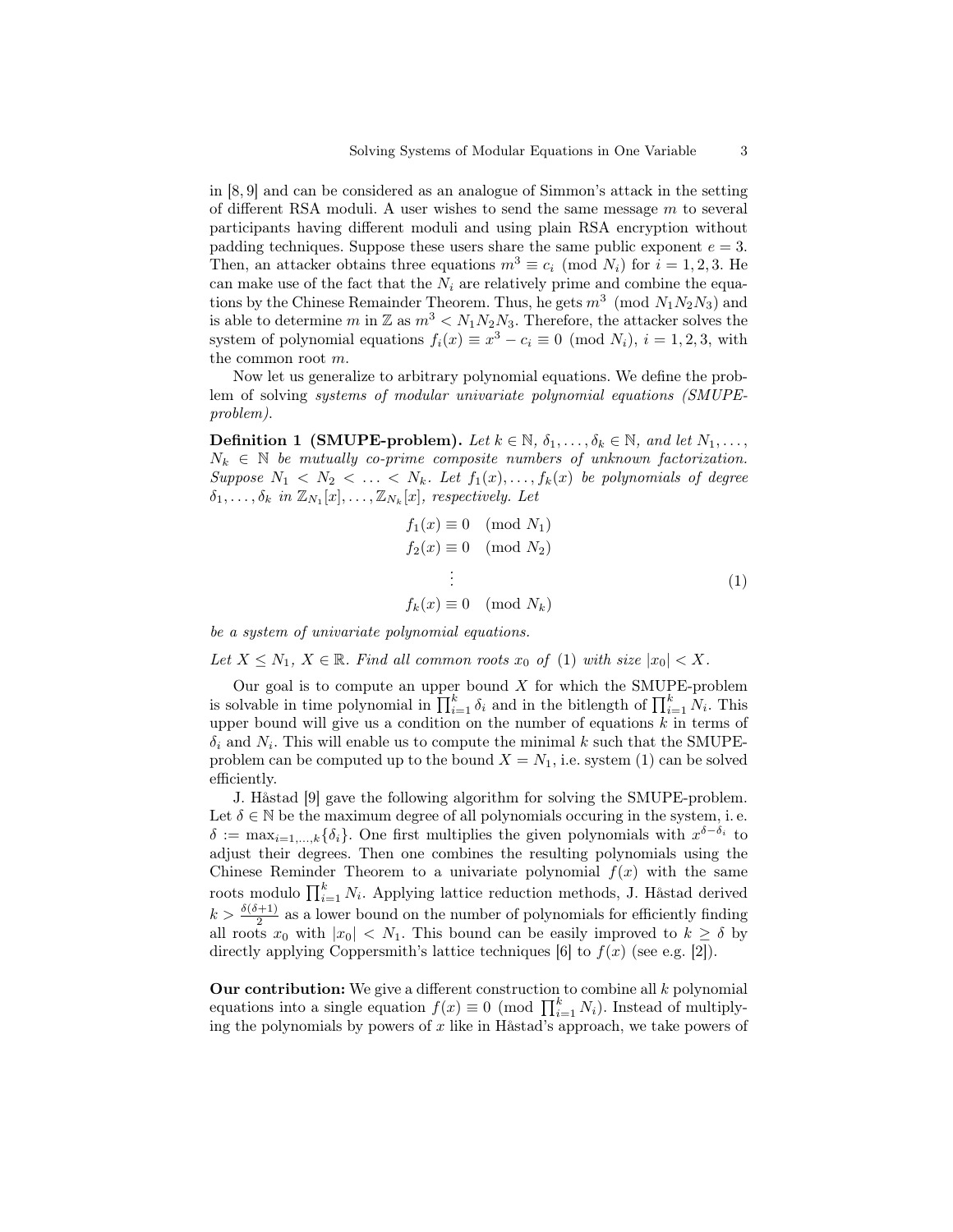the polynomials  $f_i(x)$  themselves. This results in the condition  $\sum_{i=1}^k \frac{1}{\delta_i} \geq 1$  for solving the SMUPE-problem for all  $x_0$  with  $|x_0| < N_1$ . In case all polynomials share the same degree  $\delta$  this corresponds to Håstad's condition  $k \geq \delta$ . For polynomials of different degrees, however, our new condition is superior. Especially, a few polynomials of low degree suffice.

The paper is organized as follows. In Section 2, we review Coppersmith's result from [6] and the Chinese Remainder Theorem for polynomials. In Section 3, we prove the new sufficient condition on the number of polynomials that is needed to recover all common roots efficiently. The improved RSA broadcast attack is given as an application in Section 4. In Section 5, we show that our condition cannot be improved in general by giving an example for which the condition is optimal.

### 2 Preliminaries

The problem of solving modular univariate polynomial equations is believed to be difficult in general. Under some restrictions on the roots however, this is not the case. In [6], D. Coppersmith showed how to provably determine zeros of modular univariate equations with sufficiently small size.

**Theorem 1 (Coppersmith [6]).** Let  $f(x)$  be a monic polynomial of degree  $\delta \in \mathbb{N}$  in one variable modulo an integer N of unknown factorization. Let X be a bound on the desired solution  $x_0$ . If  $X \leq N^{\frac{1}{\delta}}$  then we can find all integers  $x_0$ such that  $f(x_0) \equiv 0 \pmod{N}$  and  $|x_0| \leq X$  in time  $O(\delta^5(\delta + \log N) \log N)$ .

The running time can be achieved by using an algorithm of Nguyen, Stehlé [13] for the LLL lattice basis reduction step (see [11, 12]).

The SMUPE-problem can be reduced to the problem of solving a single univariate polynomial equation by combining the equations into a single one with the same solutions. Then we can apply Theorem 1. A possible way to combine equations is by Chinese Remaindering which is described e. g. in [9, 15].

Theorem 2 (Chinese Remainder Theorem). Let  $k \in \mathbb{Z}$ . Let  $\delta \in \mathbb{N}$ ,  $\delta > 1$ . For  $i = 1, \ldots, k$  let  $N_i \in \mathbb{N}$  be pairwise relatively prime numbers, and let  $f_i(x) \in$  $\mathbb{Z}[x]$  be polynomials of degree  $\delta$ .

Then there exists a unique polynomial  $f(x)$  modulo  $M := \prod_{i=1}^{k} N_i$  such that

$$
f(x) \equiv f_i(x) \pmod{N_i}
$$
 (2)

The polynomial  $f(x)$  can be determined in time  $O(\delta \log^2 M)$ .

*Proof.* Let  $M := \prod_{i=1}^{k} N_i$ ,  $M_i := \frac{M}{N_i}$  and  $M'_i$  be the inverse of  $M_i$  modulo  $N_i$  for  $i = 1, \ldots, k$ . The existence of such an inverse is guaranteed by  $gcd(M_i, N_i) = 1$ . Then

$$
f(x) = \sum_{i=1}^{k} M_i M_i' f_i(x)
$$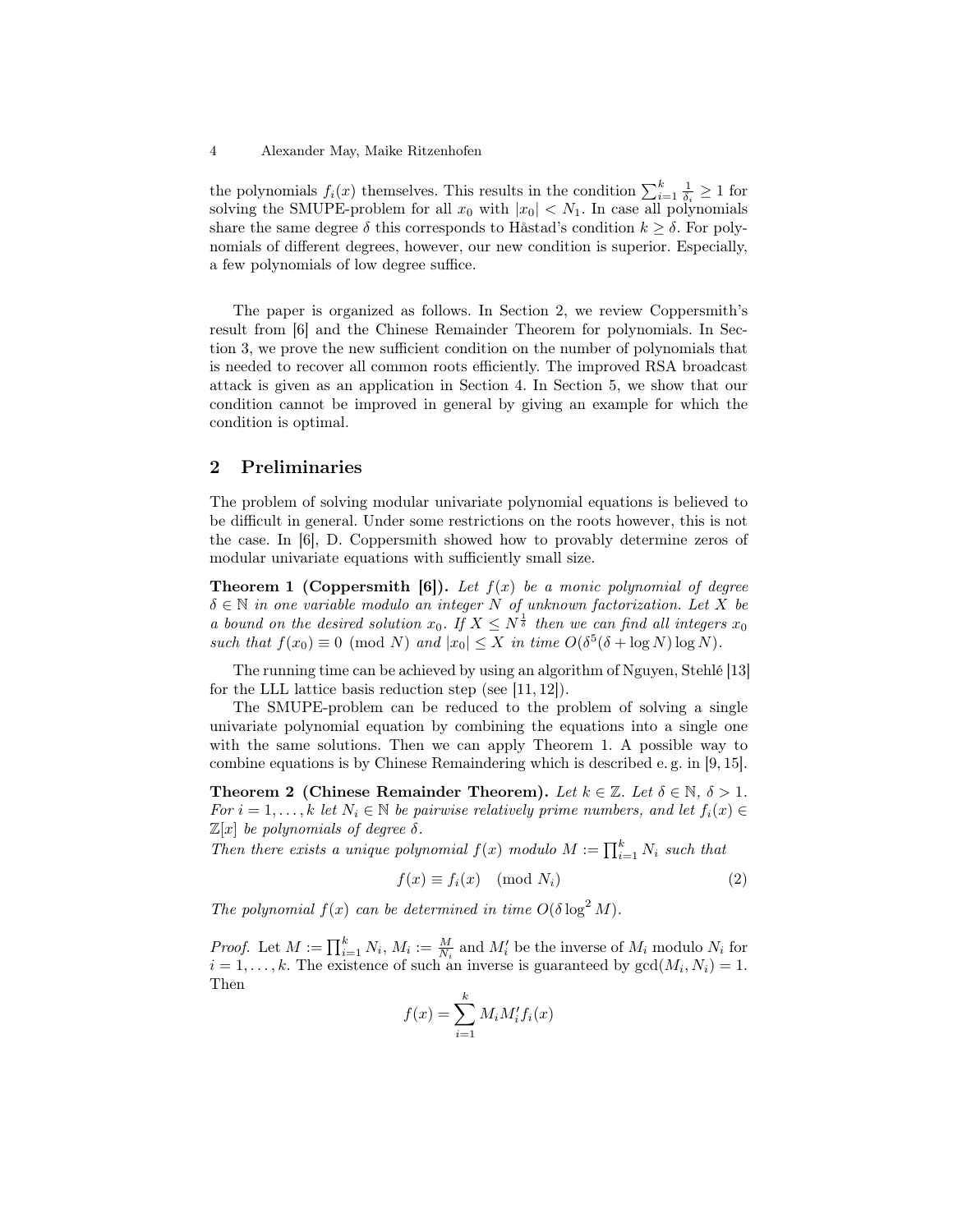is the desired solution. If we look at  $f(x)$  modulo  $N_i$  for  $j \in \{1, \ldots, k\}$ , all summands with index  $i \neq j$  cancel out (as  $N_j$  divides  $M_i$ ) and  $M_j M'_j f_j(x) \equiv$  $f_i(x) \pmod{N_i}$ .

Now suppose that  $g(x)$  is another solution fulfilling the required conditions. Then,  $f(x) - g(x) \equiv 0 \pmod{N_i}$  for all  $i = 1, ..., k$ , and therefore also  $f(x) \equiv$  $g(x)$  (mod M).

Multiplication modulo  $M$  and calculating the inverses by the Extended Euclidean Algorithm can be performed in time  $O(\log^2 M)$ . Determining all coefficients of f then gives us  $O(\delta \log^2 M)$  for the complete algorithm.

### 3 An Improved Algorithm for Solving SMUPE

For notational convenience let us briefly recall the SMUPE-problem. Given  $k \in \mathbb{N}, N_1, \ldots, N_k \in \mathbb{N}$ , mutually co-prime composite numbers of unknown factorization, such that  $N_1 < \ldots < N_k$ , and a system of polynomial equations

$$
f_1(x) \equiv 0 \pmod{N_1}
$$
  
\n
$$
f_2(x) \equiv 0 \pmod{N_2}
$$
  
\n
$$
\vdots
$$
  
\n
$$
f_k(x) \equiv 0 \pmod{N_k},
$$
  
\n(1)

where  $f_1(x),..., f_k(x)$  are of degree  $\delta_1,..., \delta_k \in \mathbb{N}$  in  $\mathbb{Z}_{N_1}[x],..., \mathbb{Z}_{N_k}[x]$ , respectively.

Let  $X \leq N_1, X \in \mathbb{R}$ . Recover all solutions  $x_0$  of (1) with  $|x_0| < X$ .

Considering for example Coppersmith's method (Theorem 1) for the first equation in (1), only small roots  $x_0$  with  $|x_0| < N_1^{\frac{1}{\delta_1}}$  can be found in polynomial time. By considering further equations this bound can be improved until all solutions can be found eventually.

By Håstad's algorithm in combination with Theorem 1 the condition  $k \geq \delta$ with  $\delta := \max_{i=1,\ldots,k} {\{\delta_i\}}$  is sufficient to solve a system of equations efficiently. However, this condition is clearly not optimal as the following trivial example shows. Let  $N_1 < \ldots < N_4$  and take the following equations.

$$
x^3 \equiv c_1 \pmod{N_1}
$$
  
\n
$$
x^3 \equiv c_2 \pmod{N_2}
$$
  
\n
$$
x^3 \equiv c_3 \pmod{N_3}
$$
  
\n
$$
x^5 \equiv c_4 \pmod{N_4}
$$

Then  $k = 4 < 5 = \delta$ , i.e. the condition is not fulfilled. However, if we just take the first three equations, we are able to compute all common solutions smaller than  $N_1$ . This gives us the intuition that the proportion of higher and lower degrees of the polynomials ought to be taken into account. Let us now change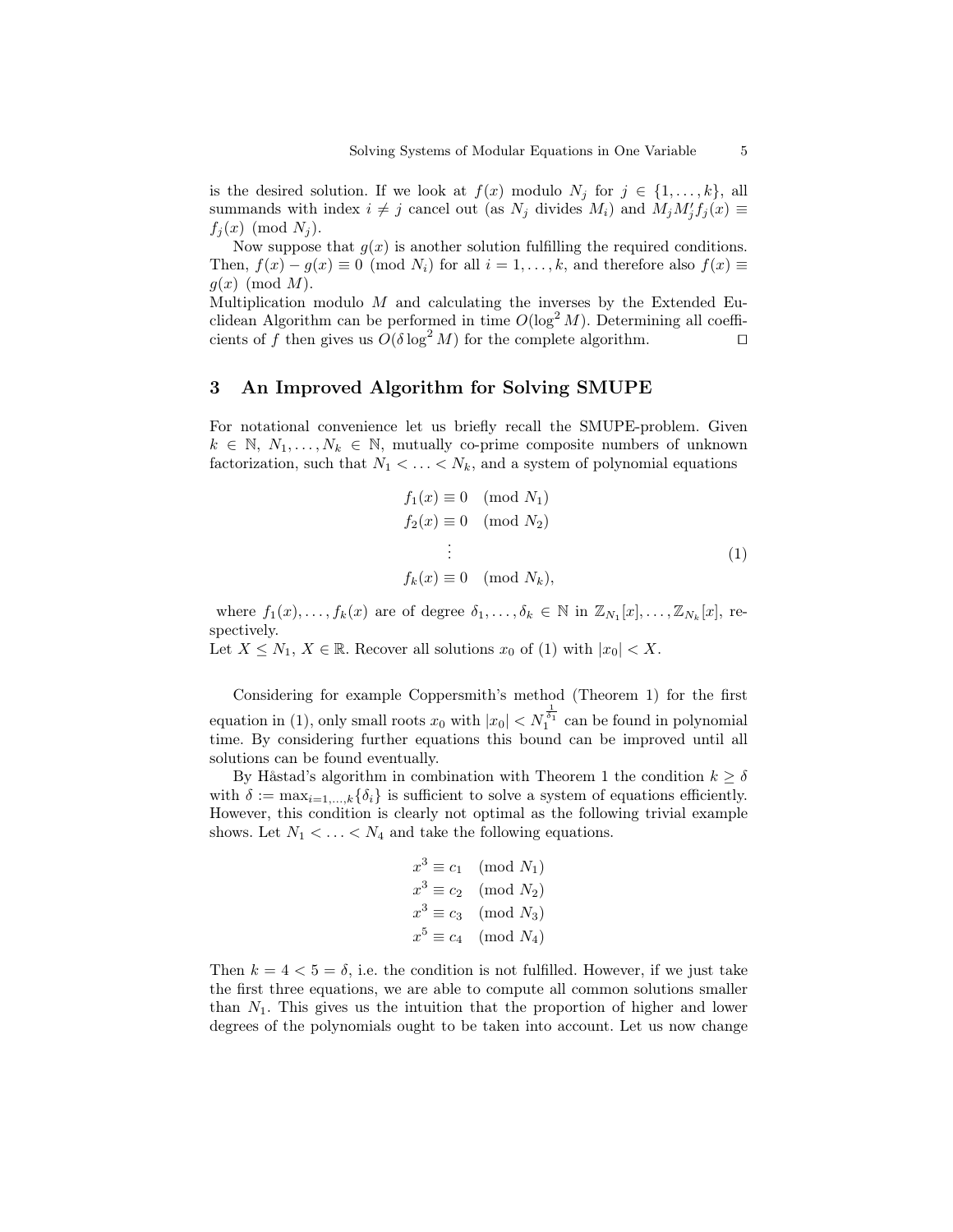the given example a little bit into a non-trivial one, so that no subsystem of the equations fulfills the sufficient condition.

$$
x3 \equiv c1 \pmod{N_1}
$$
  
\n
$$
x3 \equiv c2 \pmod{N_2}
$$
  
\n
$$
x5 \equiv c3 \pmod{N_3}
$$
  
\n
$$
x5 \equiv c4 \pmod{N_4}
$$

The parameters k and  $\delta$  and the  $N_i$  remain the same. Can we still determine all solutions? We notice that we can transform the first equation by squaring into

$$
x^6 \equiv 2c_1 x^3 - c_1^2 \pmod{N_1^2}.
$$

Applying Theorem 1 to this equation, we can find all solutions  $x$  for which  $|x| < (N_1^2)^{\frac{1}{6}} = N_1^{\frac{1}{3}}$  holds. This is the same bound which we get for the roots of the original equation  $x^3 \equiv c_1 \pmod{N_1}$ . We proceed with the second equation in the same way, then multiply the two other equations by  $x$  and finally combine all the equations by Theorem 2 (Chinese Remainder Theorem). This gives us

$$
x^{6} \equiv a_{1}(2c_{1}x^{3} - c_{1}^{2}) + a_{2}(2c_{2}x^{3} - c_{2}^{2}) + a_{3}xc_{3} + a_{4}xc_{4} \pmod{N_{1}^{2}N_{2}^{2}N_{3}N_{4}},
$$

where the  $a_i$  are the coefficients from the Chinese Remainder Theorem, i.e.  $a_i \equiv 1 \pmod{N_i}$ ,  $a_i \equiv 0 \pmod{N_j}$ ,  $j \neq i$ . The above equation can be solved in Z for x with  $|x| < (N_1^2 N_2^2 N_3 N_4)^{\frac{1}{6}}$ . This condition is fulfilled for any x with  $|x| < N_1 = (N_1^6)^{\frac{1}{6}} \leq (N_1^2 N_2^2 N_3 N_4)^{\frac{1}{6}}$ . Therefore, we can determine all solutions of the above system of equations, although the condition  $k \geq \delta$  is not fulfilled.

In order to generalize our approach we make the following crucial observation. Let  $f(x)$  be a polynomial of degree  $\delta$ . Let  $f(x) \equiv 0 \pmod{N}$  for  $N \in \mathbb{N}$ , and let  $m \in \mathbb{N}$ . Then  $g(x) := f^m(x) \equiv 0 \pmod{N^m}$ . The solutions x with  $|x| < N$  of the two equations remain unchanged. Moreover, with Coppersmith's Theorem 1 we can determine those solutions for which the condition  $|x| \langle N^{\frac{1}{\delta}} \Leftrightarrow |x| \langle N^{\frac{1}{\delta}} \rangle$  $(N^m)^{\frac{1}{m\delta}}$  holds. Thus, Coppersmith's bound is invariant under taking powers of the polynomial  $f(x)$ .

As opposed to our approach, in Håstad's algorithm one does not take powers of the polynomials but multiplications of polynomials with powers of  $x$ . This increases the degree of the polynomial but leaves the modulus unchanged. Let  $f(x)$  be a polynomial of degree  $\delta$  with  $f(x) \equiv 0 \pmod{N}$  for  $N \in \mathbb{N}$ . Then with  $\gamma > \delta$  the equation  $g(x) := x^{\gamma-\delta} f(x) \equiv 0 \pmod{N}$  contains all the solutions x of  $f(x)$  with  $|x| < N$ . However, applying Coppersmith's method to determine roots of  $g(x)$  we only get roots x with  $|x| < N^{\frac{1}{\gamma}} < N^{\frac{1}{\delta}}$ . So obviously, Coppersmith's bound is not invariant under multiplication with powers of  $x$ . This explains why we obtain a superior bound on the size of the roots.

In the following analysis we will restrict ourselves to monic polynomials. If one of the given polynomials  $f_i(x)$  is not monic, either the coefficient of the leading monomial is invertible, or we can find a factor of the modulus. In the first case, we make the polynomial monic by multiplication with the inverse of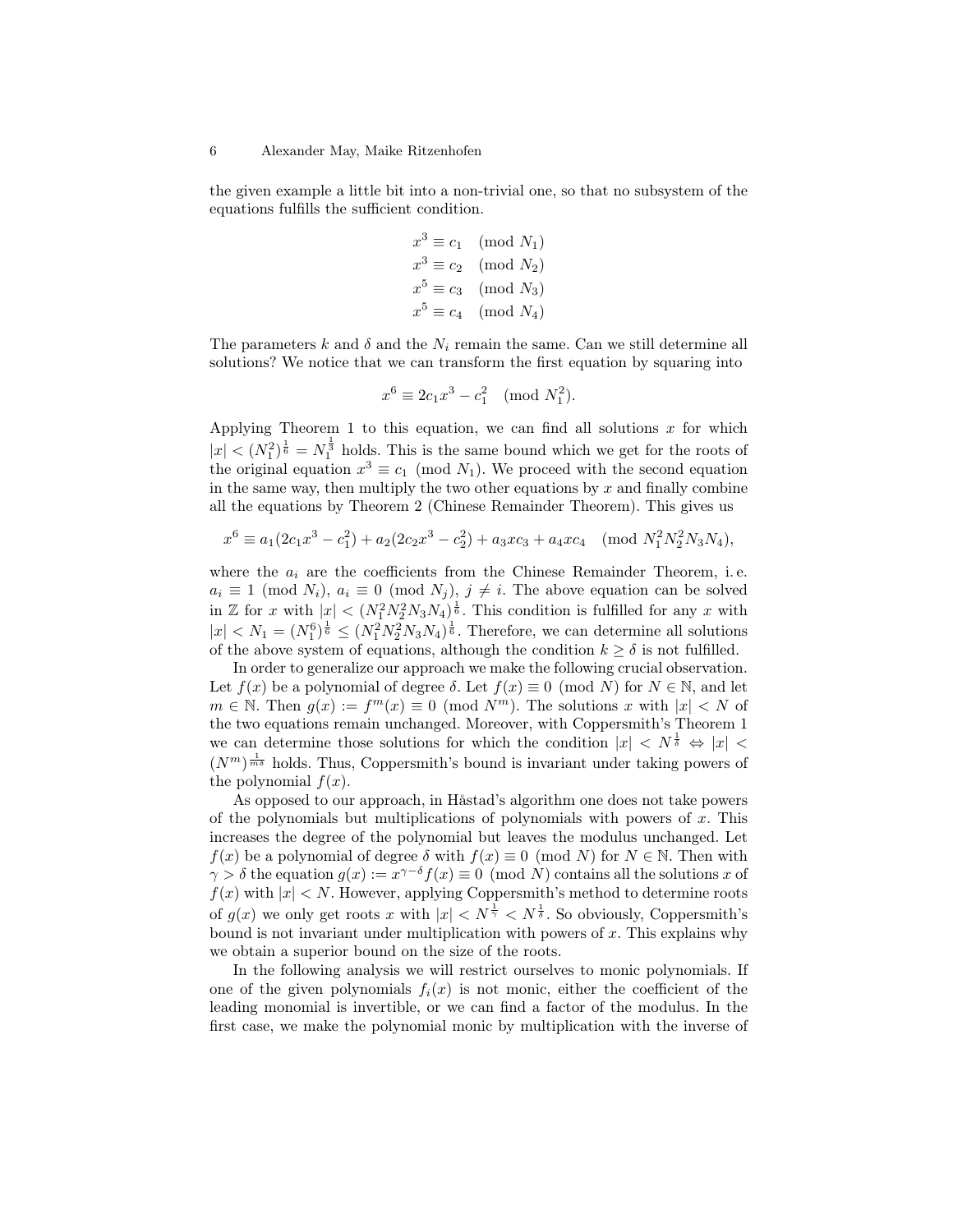the leading coefficient. In the latter case, we obtain for RSA moduli the complete factorization, which in turn allows for efficiently solving this polynomial equation modulo the prime factors.

**Theorem 3.** Let  $(f_i, \delta_i, N_i)$ ,  $i = 1, ..., k$ , be an instance of the SMUPE-problem with monic  $f_i$ . Define  $M := \prod_{i=1}^k N_i^{\frac{\delta_i}{\delta_i}}$  with  $\delta := lcm\{\delta_i, i = 1, \ldots, k\}$ . Then the SMUPE-problem can be solved for all  $x_0$  with

 $|x_0| < M^{\frac{1}{\delta}}$ 

in time  $O(\delta^6 \log^2 M)$ .

*Proof.* Let  $x_0$  be a solution of the system of polynomial equations (1). Then  $x_0$ is a solution of

$$
f_i^{\frac{\delta}{\delta_i}}(x) \equiv 0 \pmod{N_i^{\frac{\delta}{\delta_i}}}
$$
 for all  $i = 1, ..., k$ .

All these equations have common degree  $\delta$  and are monic.

Combining them by Chinese Remaindering yields a polynomial  $f(x)$  of degree  $\delta$  such that  $x_0$  is a solution of  $f(x) \equiv 0 \pmod{M}$  with  $M := \prod_{i=1}^k N_i^{\frac{\delta_i}{\delta_i}}$ . Moreover, this polynomial is still monic.

For the coefficient  $a_{\delta}$  of the monomial  $x^{\delta}$  in  $f(x)$  it holds that  $a_{\delta} \equiv 1$  $(\text{mod } N_i^{\frac{\delta}{\delta_i}})$  for all  $i = 1, ..., k$  and therefore  $a_{\delta} \equiv 1 \pmod{M}$ .

The above step can be performed in time  $O(\delta \log^2 M)$  by Theorem 2. With Theorem 1 all solutions  $x_0$  of the above equation which fulfill  $|x_0| \leq M^{\frac{1}{\delta}} =$  $(\prod_{i=1}^k N_i^{\frac{\delta}{\delta_i}})^{\frac{1}{\delta}}$  can be found in time  $O(\delta^5(\delta + \log M) \log M)$ . The result can therefore be obtained in time  $O(\delta^6 \log^2 M)$ .

Remark 1. The same result is obtained by applying Coppersmith's method [6] directly to the polynomials  $f_1(x), \ldots, f_k(x)$  instead of  $f(x)$ .

Theorem 3 immediately gives us a sufficient condition on k and the  $\delta_i$  for solving the SMUPE-problem for all  $x_0 \in \mathbb{Z}_{N_1}$ .

**Corollary 1.** The SMUPE-problem can be solved for all  $x_0 \in \mathbb{Z}_{N_1}$  in time  $O(\delta^6 \log^2 M)$  provided that

$$
\sum_{i=1}^{k} \frac{1}{\delta_i} \ge 1.
$$
\n(3)

*Proof.* Let  $x_0$  be a common solution to all the equations. An application of Theorem 3 gives us  $|x_0| < M^{\frac{1}{\delta}} := (\prod_{i=1}^k N_i^{\frac{\delta}{\delta_i}})^{\frac{1}{\delta}}$  as an upper bound for all roots that can be computed in time  $O(\delta^6 \log^2 M)$ . As  $(\prod_{i=1}^k N_i^{\frac{\delta}{\delta_i}})^{\frac{1}{\delta}} \ge \prod_{i=1}^k N_i^{\frac{1}{\delta_i}} =$  $N_1^{\sum_{i=1}^k \frac{1}{\delta_i}} \geq N_1$  all solutions  $x_0 \in \mathbb{Z}_{N_1}$  can be found.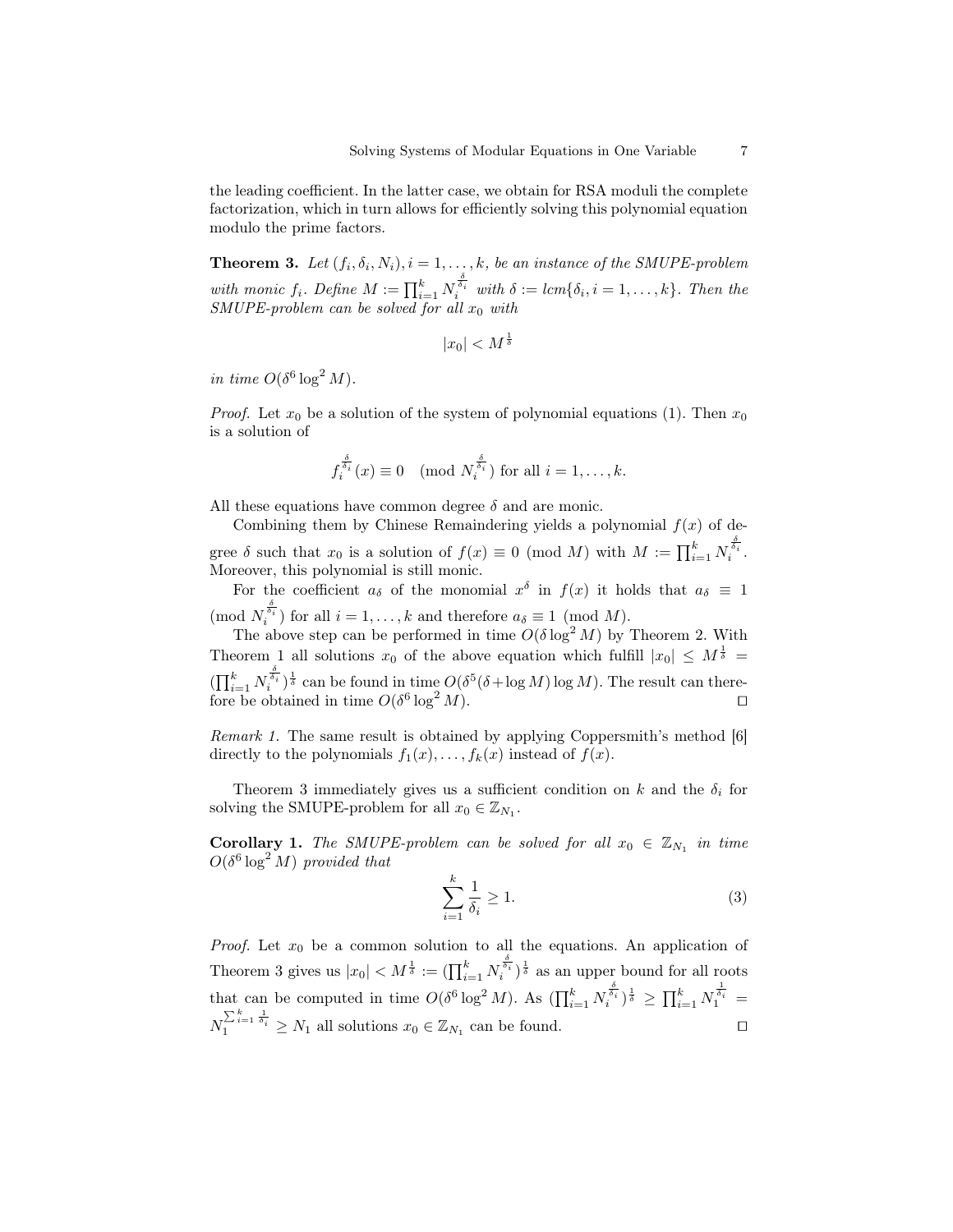This gives us an algorithm to solve the SMUPE-problem with running time polynomial in the bitsize of the  $N_i$ ,  $i = 1, ..., k$ , if  $\delta$  is polynomial in the bitsize of the  $N_i$ .

Comparing this to the result due to Håstad and Coppersmith we observe that in the case  $\delta := \delta_1 = \ldots = \delta_k$  the sufficient condition is  $k \geq \delta$  with both methods. For different  $\delta_i$  however, our method is always superior. Taking e.g. the illustrating example with public exponents  $(3, 3, 5, 5)$  from the beginning of this section, we see that our new condition  $\frac{1}{3} + \frac{1}{3} + \frac{1}{5} + \frac{1}{5} = \frac{16}{15} \ge 1$  is fulfilled.

### 4 Application: RSA with Polynomially Related Messages

A typical example in which polynomially related messages occur is an RSA broadcast scenario. Assume a user wants to broadcast a message  $m$  to  $k$  different users using an RSA encryption scheme with public exponents  $e_1, \ldots, e_k$  and coprime public moduli  $N_1 < \ldots < N_k$ . From the ciphertexts  $c_1 \pmod{N_1}, \ldots, c_k$ (mod  $N_k$ ) an attacker can compute the message m if m is smaller than the upper bound given in Theorem 3. He sets  $f_i(x) = x^{e_i} - c_i \pmod{N_i}$  and applies Theorem 3.

In order to avoid sending various encryptions of the same message, a user might add some randomness  $r_i$  and then encrypt the linearly related messages  $(m + r_i), i = 1, \ldots, k$ , instead of m. However, if the attacker gets to know the randomness, he can calculate  $F_i(x) := f_i(x + r_i) \pmod{N_i}$  and analyze the system of equations  $F_i(x) \equiv 0 \pmod{N_i}$ ,  $i = 1, ..., k$ . As degree, modulus and leading coefficient are the same for  $F_i(x)$  and  $f_i(x)$ , the upper bound on m, up to which  $m$  can be recovered efficiently, also remains unchanged. More generally, taking polynomially related messages instead of linearly related ones, the degree of  $F_i(x)$ ,  $i = 1, ..., k$ , changes from  $e_i$  to  $e_i \gamma_i$ , where  $\gamma_i$  is the degree of the known polynomial relation.

**Theorem 4.** Let  $k \in \mathbb{N}$ ,  $(e_i, N_i)$ ,  $i = 1, ..., k$ , be RSA public keys with  $N_1$  <  $N_2 < \ldots < N_k$  and co-prime  $N_i$ . Furthermore, let  $m \in \mathbb{Z}_{N_1}$  and let  $g_i(x) \in \mathbb{Z}[x]$ be polynomials of degree  $\gamma_i \in \mathbb{N}$  with  $a_{i\gamma_i}$  the coefficient of  $x^{\gamma_i}$  for  $i = 1, \ldots, k$ . Let  $c_1, \ldots, c_k$  be the RSA-encryptions of  $g_i(m)$  under the public key  $(e_i, N_i)$ .

Define  $\delta_i := e_i \gamma_i$  and  $M := \prod_{i=1}^k N_i^{\frac{\delta}{\delta_i}}$  with  $\delta := lcm\{\delta_i, i = 1, \ldots, k\}.$ Then an adversary can recover the message m in time  $O(\delta^6 \log^2 M)$  provided that

$$
\sum_{i=1}^k \frac{1}{\delta_i} \geq 1.
$$

*Proof.* Without loss of generality we assume that all  $a_{i\gamma_i}$  are invertible modulo  $N_i$ . (Otherwise  $gcd(a_{i\gamma_i}, N_i)$  and  $\frac{N_i}{gcd(a_{i\gamma_i}, N_i)}$  will give us the factorization of  $N_i$ for at least one  $i \in \{1, \ldots, k\}$ . We can then compute m modulo the prime factors. This can be done efficiently (see [1])).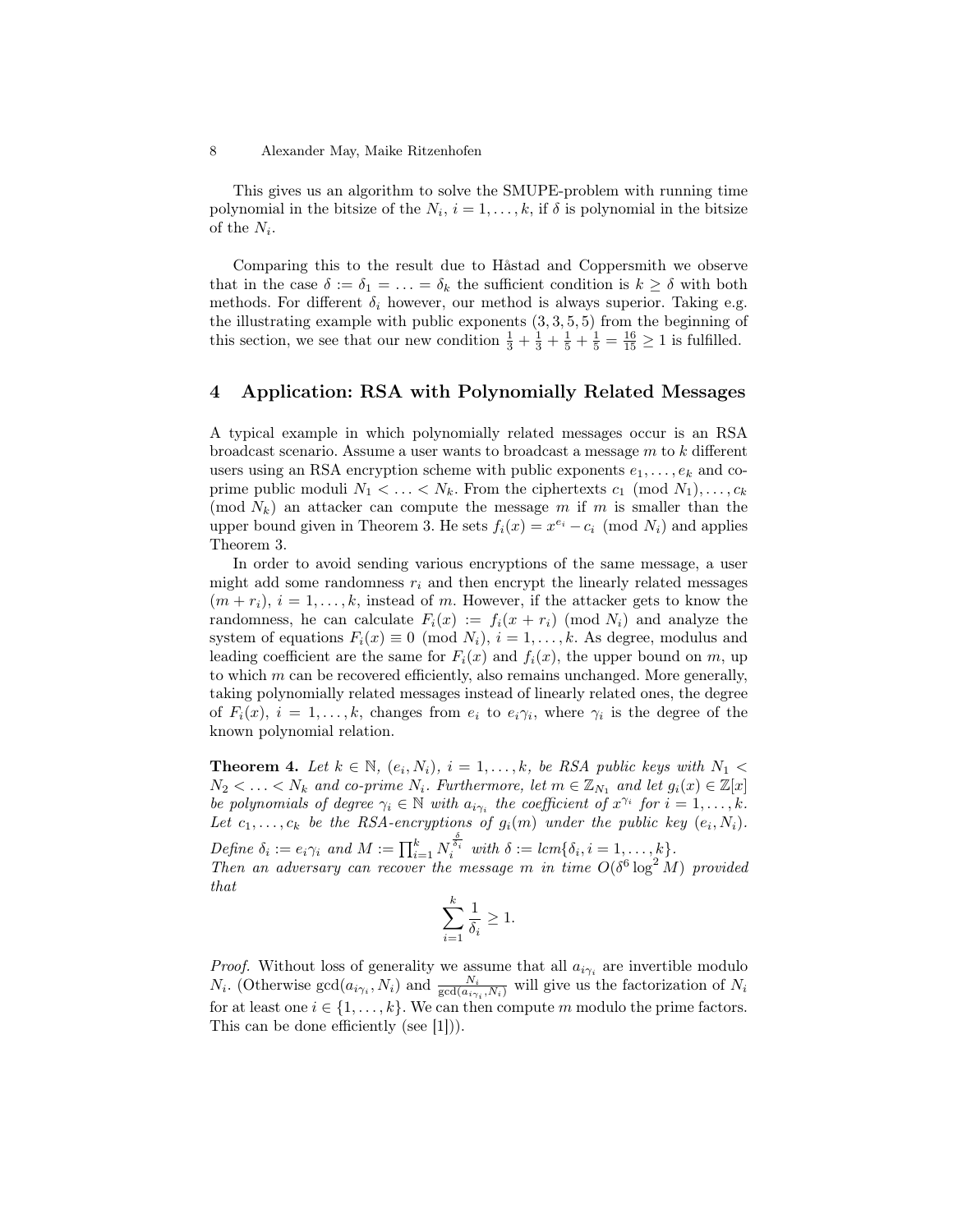We are looking for a solution m of  $f_i(x) := g_i(x)^{e_i} - c_i \equiv 0 \pmod{N_i}$ ,  $i =$  $1, \ldots, k$ . However, the polynomials  $f_i(x)$  are not necessarily monic. Therefore, we modify them slightly to be able to apply Corollary 1. Let  $F_i(x) := a_{i\gamma_i}^{-e_i} (g_i(x)^{e_i} (c_i)$  (mod  $N_i$ ),  $i = 1, ..., k$ . Hence,  $F_i(x)$  is a monic polynomial of degree  $\delta_i =$  $e_i \gamma_i$ . The theorem then directly follows as an application of Corollary 1.  $\Box$ 

## 5 Optimality of Our Bound for Solving SMUPE

In this section, we will see that the condition  $|x_0| < M^{\frac{1}{\delta}}$  for efficiently solving the SMUPE-problem given in Theorem 3 is optimal if the moduli  $N_i$  are prime powers. This implies that the condition cannot be improved in general, unless we make use of the structure of the moduli or of the specific polynomials occuring in the system. Thus, our argument does not exclude the existence of superior conditions for special moduli, e.g. square-free  $N_i$ . Moreover, our formula captures the intuition that equations of low degree  $\delta_i$  comprise more information since they contribute to the sum in (3) with a larger term  $\frac{1}{\delta_i}$  than equations with higher degree.

The counting argument that we use is a generalization of the argument in [5] to systems of polynomial equations instead of a single equation.

Let  $k \in \mathbb{N}$ . Let  $p_1, \ldots, p_k$  be different prime numbers,  $\delta_1, \ldots, \delta_k \in \mathbb{N}$  and  $N_1 := p_1^{\delta_1}, \ldots, N_k := p_k^{\delta_k}$ . Suppose  $N_1 < \ldots < N_k$ . Let us look at the following system of polynomial equations.

$$
f_1(x) := x^{\delta_1} \equiv 0 \pmod{N_1}
$$
  
\n
$$
f_2(x) := x^{\delta_2} \equiv 0 \pmod{N_2}
$$
  
\n
$$
\vdots
$$
  
\n
$$
f_k(x) := x^{\delta_k} \equiv 0 \pmod{N_k}
$$
\n(4)

We would like to determine all solutions  $x_0$  of this system with  $|x_0| < N_1 = p_1^{\delta_1}$ . An application of Theorem 1 to a single equation  $f_i(x) \equiv 0 \pmod{N_i}$  efficiently yields all solutions  $x_0$  with  $|x_0| < (N_i)^{\frac{1}{\delta_i}} = p_i$ . Furthermore, each multiple of  $p_i$ is a solution of  $f_i(x) \equiv 0 \pmod{N_i}$ . Thus, if  $x_0$  is a multiple of  $\prod_{i=1}^k p_i$ , then  $x_0$ is a common zero of all the polynomials.

Let  $\delta := \text{lcm} \{ \delta_i, i = 1, \ldots, k \}.$  We apply the same method as in the proof of Theorem 3 to the polynomial equations in system (4). Namely, we take their  $\frac{\delta}{\delta_i}$ th powers and combine them by Chinese Remaindering (Theorem 2). This gives us an equation  $f(x) \equiv x^{\delta} \pmod{M}$  with  $M := \prod_{i=1}^{k} N_i^{\frac{\delta}{\delta_i}} = \prod_{i=1}^{k} p_i^{\delta}$  with the same roots as in (4).

We assume that  $M^{\frac{1}{\delta}} < N_1$ . Otherwise  $M^{\frac{1}{\delta}} \ge N_1 > |x_0|$ , i.e. the condition of Theorem 3 is fulfilled and there is nothing to be shown. Therefore, let  $\epsilon > 0$  such that  $M^{\frac{1}{\delta}+\epsilon} < N_1$ . Suppose now we could calculate all simultaneous solutions  $x_0$  of the system such that  $|x_0| < M^{\frac{1}{\delta}+\epsilon} = (\prod_{i=1}^k p_i)^{1+\delta\epsilon}$ . Since we know that every integer multiple of  $\prod_{i=1}^{k} p_i$  is a root of (4), the number of roots is roughly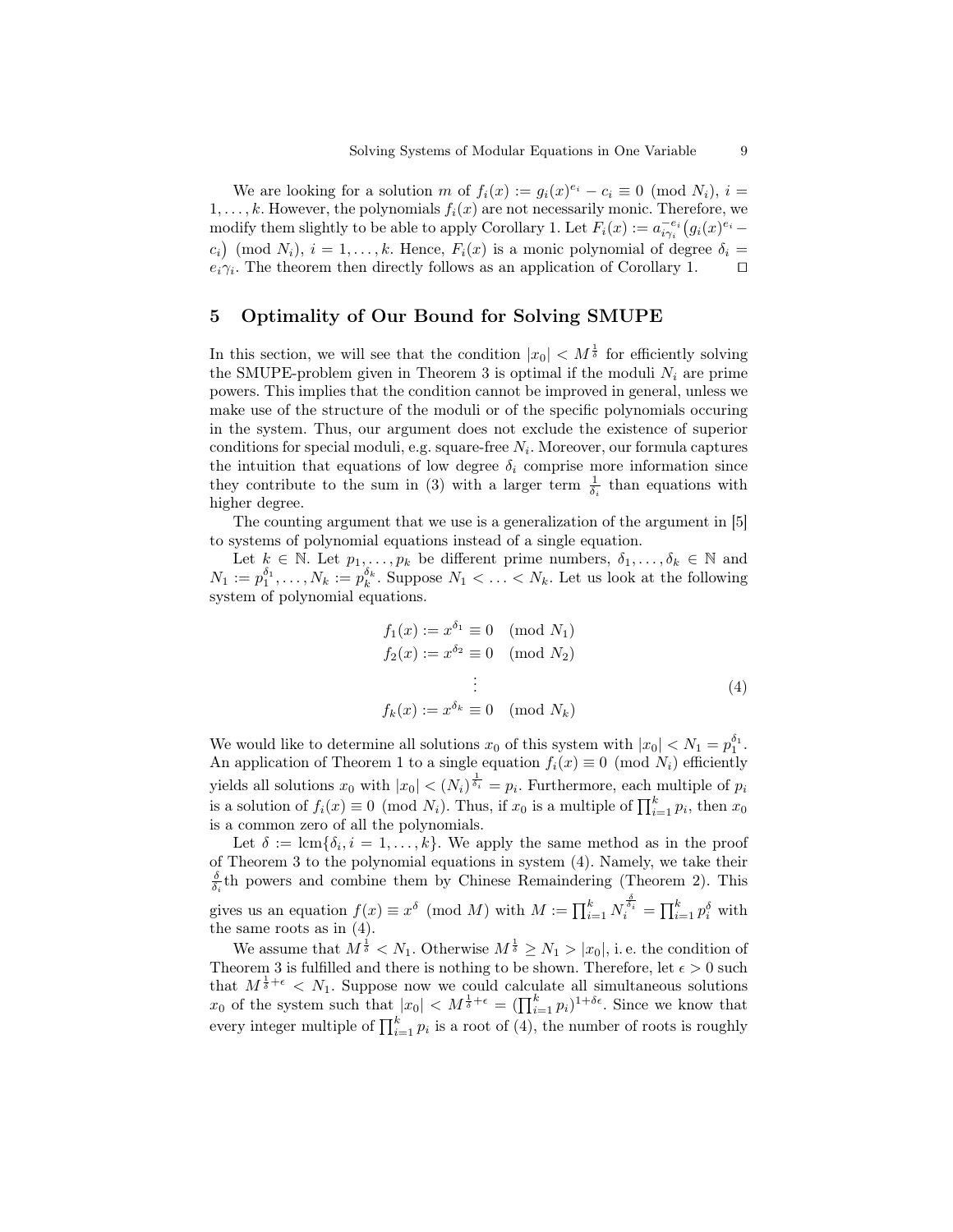$2(\prod_{i=1}^k p_i)^{\delta \epsilon}$ . This implies that we have exponentially many roots  $x_0$  with  $|x_0|$  <  $M^{\frac{1}{\delta}+\epsilon}$ , which we cannot even output in polynomial time. Consequently, there is no polynomial time algorithm that improves upon the exponent in the condition  $|x_0|$  <  $M^{\frac{1}{\delta}}$  of Theorem 3.

### 6 Acknowledgments

We thank the anonymous reviewers of PKC 2008 for their helpful comments.

### References

- 1. E. Bach, J. Shallit, "Algorithmic Number Theory, Volume 1, efficient algorithms", The MIT Press, 1996
- 2. D. Boneh, "Twenty years of attacks on the RSA cryptosystem", Notices of the AMS, 1999.
- 3. D. Boneh, R. Venkatesan, "Breaking RSA May Not Be Equivalent To Factoring", Advances in Cryptology (Eurocrypt 1998), Lecture Notes in Computer Science, Volume 1233, pages 36-51, 2001
- 4. D. Brown, "Breaking RSA May Be As Difficult As Factoring", Cryptology ePrint Archive Report 2005/380, 2005
- 5. D. Coppersmith, "Finding Small Solutions to Small Degree Polynomials", CaLC 2001, Lecture Notes in Computer Science, Volume 2146, pages 20-31, 2001
- 6. D. Coppersmith, "Small solutions to polynomial equations and low exponent vulnerabilities", Journal of Cryptology, Volume 10(4), pp. 223-260, 1997
- 7. D. Coppersmith, M. Franklin, J. Patarin and M. Reiter, "Low-exponent RSA with related messages", Advances in Cryptology (Eurocrypt 1996), Lecture Notes in Computer Science, Volume 1070, pages 1-9, Springer Verlag, 1996.
- 8. J. Håstad, "On Using RSA with Low Exponent in a Public Key Network", In Advances in Cryptology (Crypto '85), Lecture Notes in Computer Science, Volume 218, pages 403-408, Springer Verlag, 1985
- 9. J. Håstad, "Solving Simultaneous Modular Equations of Low Degree", SIAM Journal on Computing, Vol. 17, no. 2, pp. 336–341, 1988
- 10. G. Leander, A. Rupp, "On the Equivalence of RSA and Factoring Regarding Generic Ring Algorithms", In Advances in Cryptology (Asiacrypt 2006), Lecture Notes in Computer Science, Volume 4284, pages 241-251, Springer Verlag, 2006
- 11. A. K. Lenstra, H. W. Lenstra, and L. Lovász, "Factoring polynomials with rational coefficients", Mathematische Annalen, Volume 261, pp. 513–534, 1982
- 12. A. May, "Using LLL-Reduction for Solving RSA and Factorization Problems: A Survey", LLL+25 Conference in honour of the 25th birthday of the LLL algorithm, 2007, online available at http://www.cits.rub.de/personen/may.html
- 13. P. Q. Nguyen, D. Stehlé, "Floating Point LLL Revisited", In Advances in Cryptology (Eurocrypt 2005), Lecture Notes in Computer Science, Volume 3494, pages 215 - 233, Springer-Verlag, 2005.
- 14. R. Rivest, A. Shamir, L. Adleman, "A Method for Obtaining Digital Signatures and Public-Key Cryptosystems", Communications of the ACM, Volume 21(2), pp. 120-126, 1978
- 15. V. Shoup, "A Computational Introduction to Number Theory and Algebra", Cambridge University Press, 2005